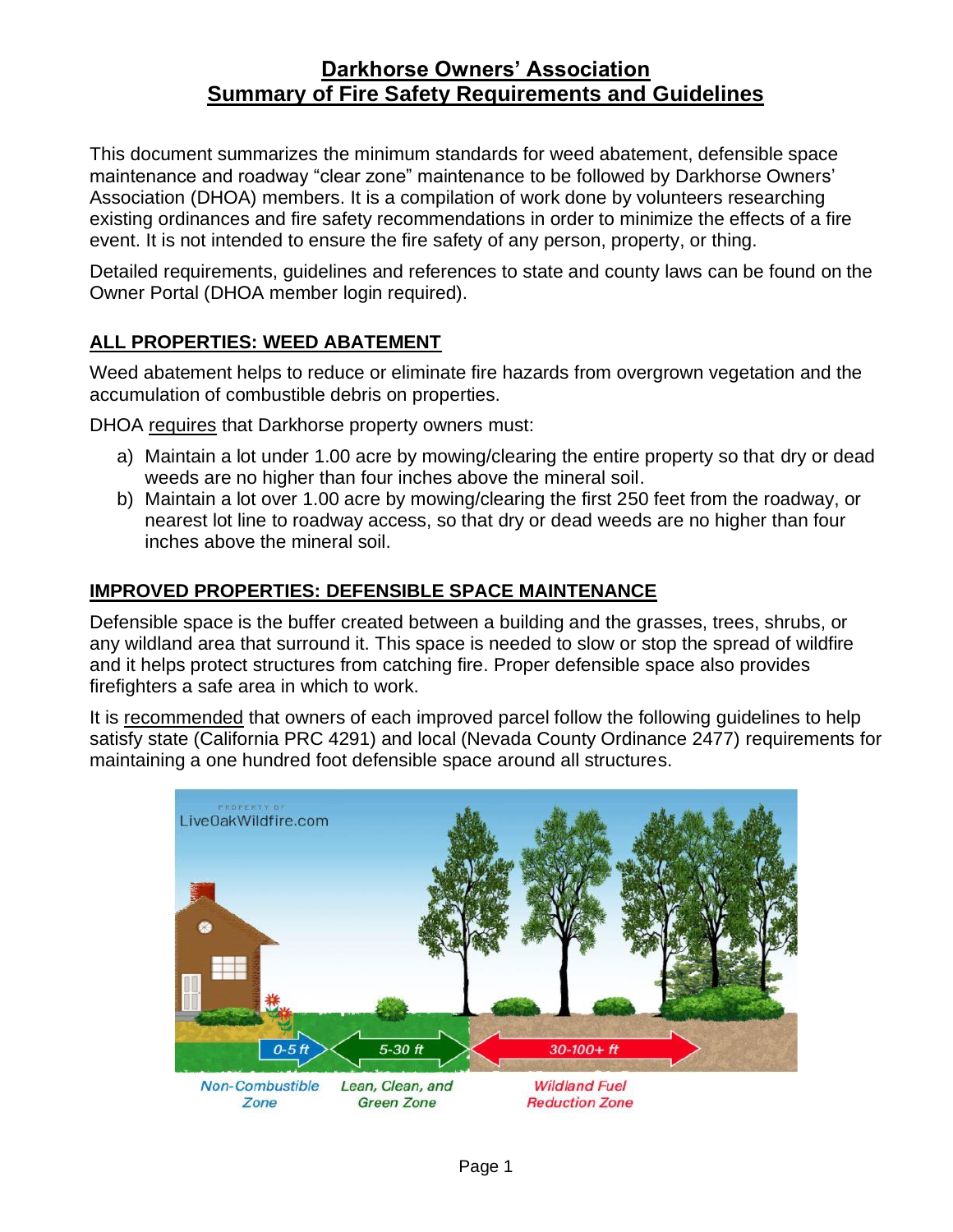#### **The Immediate Zone: 0-5 feet around the home and/or structures – "The First Five Feet"**

- a) Create a no-fuel zone 0-5 feet around the home.
- b) Clean and maintain roofs and gutters of dead leaves, debris, and pine needles that could catch on fire by flying embers.
- c) Create hard surfaces using concrete or fire-resistant material. Avoid combustible mulch. Non-combustible mulches such as decomposed granite, gravel, or rocks offer superior fire-proofing as landscape mulches and should be used when mulch is needed within five feet of buildings or any combustible structural materials such as siding or decking.
- d) If planting, use widely spaced, non-woody, and low herbaceous vegetation and keep it away from vents, windows, and interior corners.
- e) Shrubs and trees are not recommended in this zone.
- f) Trim back overhanging branches ten feet from the roof.
- g) Reduce the chance of embers that could pass through vents in the eaves and foundation vents. Install 1/8-inch or smaller metal mesh screening.
- h) Remove any flammable material from wall exteriors mulch, flammable plants, leaves, needles, and firewood piles – anything that can burn. Remove anything stored underneath decks or porches. In case of an evacuation remove anything from decks that can burn – plastic or wood chairs, tables, storage containers, etc.

#### **The Intermediate Zone: 5-30 feet around the home or structures**

- a) Create vegetation "islands" to break up contiguous fuels.
- b) Remove ladder fuels grasses, shrubs, young trees, and low-hanging branches that allow a fire to climb from the ground into the tree canopy.
- c) Get rid of leaf and needle debris from the yard.
- d) Keep grass under four inches tall.
- e) When planting trees, space the trees to have a minimum of eighteen feet between canopy tops with the distance increasing with the percentage of the slope.
- f) Keep tree canopies no closer than ten feet to the edge of any structures on the property.
- g) Tree and shrubs in this zone should be limited to small clusters of a few each to break up the continuity of the vegetation across the landscape.
- h) Keep vegetation well-irrigated and free of debris.

#### **The Extended Zone: 30-100 feet around the home and structures**

- a) Remove ladder fuels.
- b) Dispose of heavy accumulations of ground litter/debris.
- c) Remove dead plant and tree material.
- d) Remove small conifers growing between mature trees.
- e) Remove vegetation adjacent to storage sheds or other outbuildings.
- f) Trees planted 30 to 60 feet from the home should have at least twelve feet between canopy tops.
- g) Trees planted 60 to 100 feet from the home should have at least six feet between canopy tops.